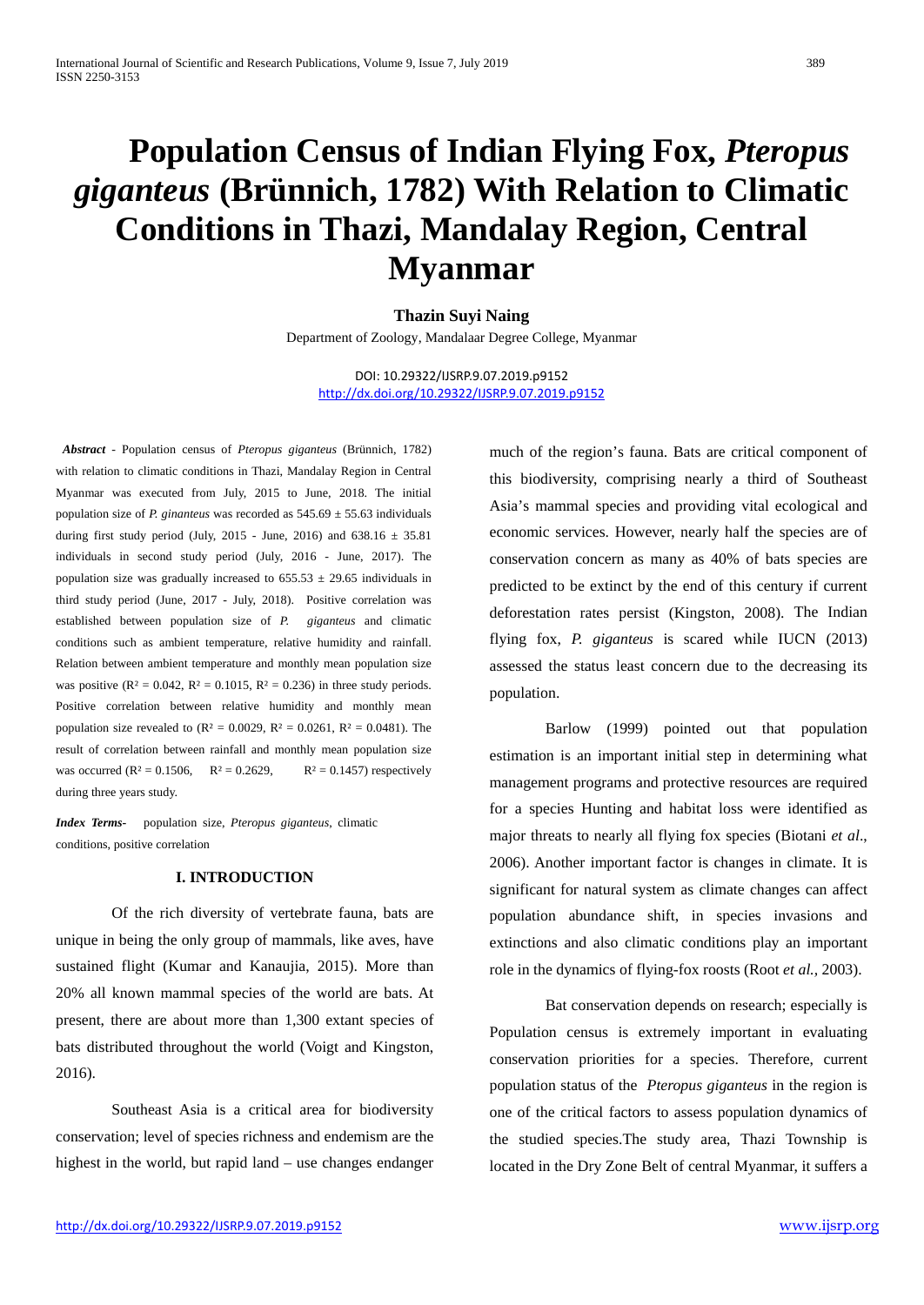hot dry season annually. According to the local people, a colony of *Pteropus giganteus* took residence in this study site for more than 40 years. There is no formal data why *P. giganteus* can reside for many years and their population status in the study area with relation to environmental parameters.

Population census plays an important role in understanding the status of any species in a particular area. Therefore the estimation of population concerned with monthly occurrence must be considered as an important initial step in determining management priorities, protection and conservation of the Indian flying fox, *P. giganteus* in the central Myanmar*.* Therefore the study was conducted to assess the population status of *P. giganteus* with respect to climatic conditions.

## **II. MATERIALS AND METHODS**

#### **Study Area and Study Site**

The study was conducted in Thazi, Mandalay Region. Thazi is located in the Dry Zone Belt of Central Myanmar and lies between North Latitudes of 20° 30' and 21° 05' and East Longitudes of 95° 28' and 96° 32'. Thazi is situated at 213.41m above sea level The study site,Yele monastery is situated at the southern border of Thazi and its western and southern borders are lined with an irrigated channel( Fig .1).



Fig.1.Map of the study area (above) and close-up view of study site (below)

Source: Land Records Department, Thazi Township

### **Study Period**

The study was carried out from July, 2015 to June, 2018.

#### **Estimation of Population size**

Estimation of population size was conducted by direct visual count under the root trees followed by (Kunz, 2003). The roosting bats were counted between 9:00 am to 11:30 am. Counting was conducted two consecutive days per every weekend in every month regularly. The number of bats on each roost tree was visually counted with the help of binocular and recorded by hand tally counters. Two observers took the suitable distance of about 7.5 m to 10 m on either side of the roost tree and counted the bats and the result pooled.

#### **Climatic Conditions**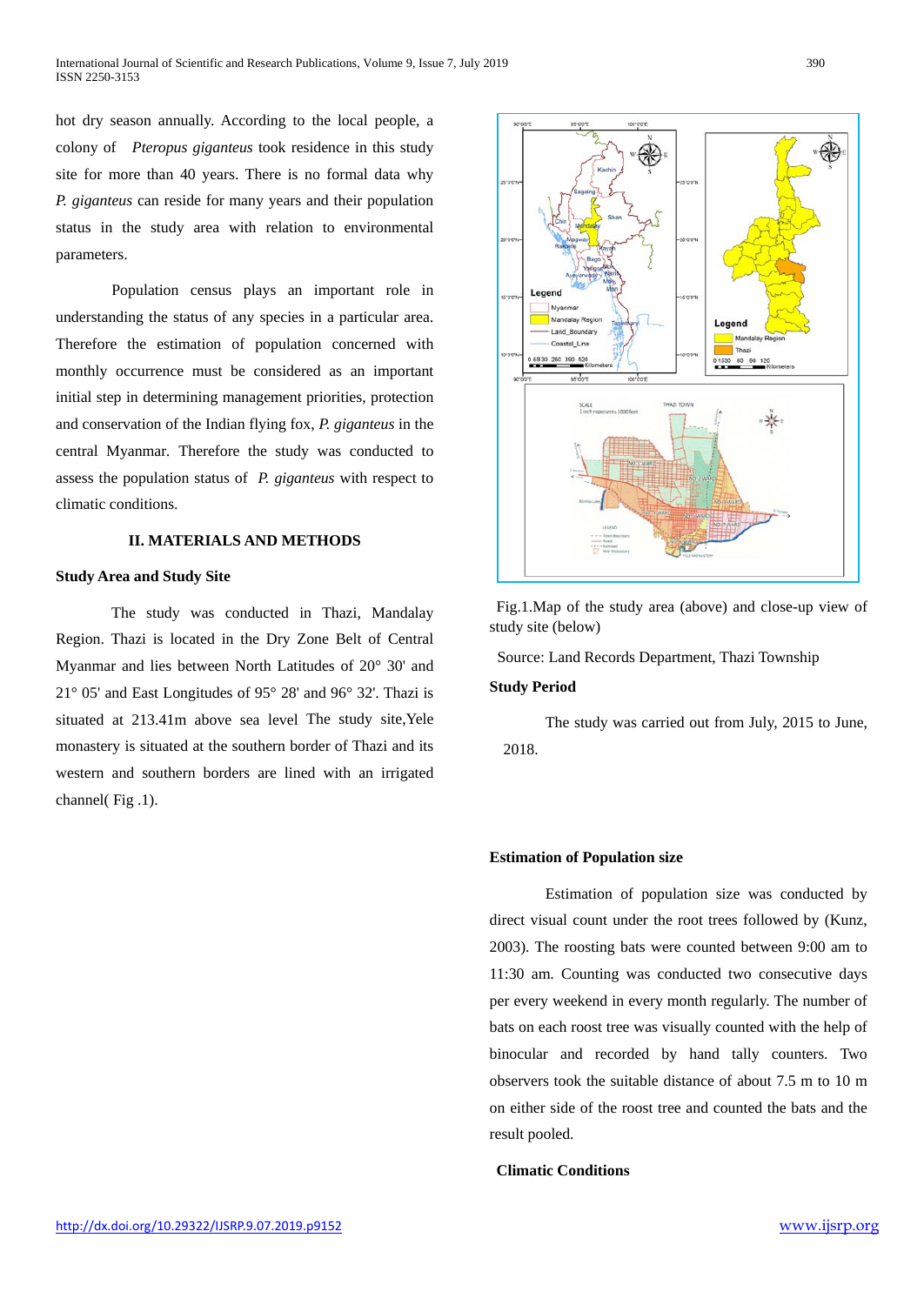Monthly climatic conditions such as ambient temperature, humidity and rainfall were recorded. Ambient temperature and humidity were recorded by using thermohygrometer (Tm: −30°C∼60°C, RH: 0%∼100%, TH603, China) during day roost counts. Rainfall data were obtained from the Department of Meteorology and Hydrology, Thazi.

#### **Statistical Analysis**

Coefficient of determination was conducted to assess the relationship between ambient mean temperature, relative humidity and rainfall monthly mean number of individuals.

#### **III. RESULTS**

#### **Population Size of** *Pteropus giganteus*

During three years study, the total population size was occurred as slightly fluctuated. Total mean population size of *P. giganteus* in first study was nearly  $545.69 \pm 55.63$ individuals and the maximum monthly population size was recorded in June. In the second study period, the total mean population size was  $638.16 \pm 35.81$  individuals and the maximum monthly population was occurred in July. In third study, it was recorded that a total mean population as  $655.33 \pm 29.65$  individuals and monthly peak population was counted in May (Table 1).

Table 1 Population status of *Pteropus giganteus* in study area (2015-2018)

| <b>Month</b> | <b>First study</b><br>period | <b>Second</b><br>study period | Third study<br>period |
|--------------|------------------------------|-------------------------------|-----------------------|
|              | 2015-2016                    | 2016-2017                     | 2017-2018             |
| July         | $512.8 \pm 5.88$             | $706.7 \pm 23.74$             | $623.3 \pm 7.5$       |
| August       | $512.29 + 9.22$              | $626.3 + 42.02$               | $656. + 4.47$         |
| September    | $525.14 \pm 8.74$            | $667.7 + 11.84$               | $645.1 + 27.65$       |
| October      | $494.67 \pm 22.22$           | $668.5 \pm 16.13$             | $642.8 \pm 11.63$     |
| November     | $529.5 + 48.01$              | $625.3 \pm 11.9$              | $641.0 \pm 6$         |

| December                  | $541.75 \pm 58.91$ | $642.9 \pm 48.96$  | $643.1 \pm 8.6$    |
|---------------------------|--------------------|--------------------|--------------------|
| January                   | $520.7 \pm 5.5$    | $598.8 \pm 31.94$  | $634.8 + 16.76$    |
| February                  | $521.88 \pm 8.19$  | $605.3 \pm 11.09$  | $629 \pm 1.92$     |
| March                     | $496.33 + 22.98$   | $602.3 + 9.92$     | $639.6 + 14.23$    |
| April                     | $583.38 \pm 57.06$ | $638.1 \pm 20.17$  | $649.3 \pm 41.35$  |
| May                       | $638.7 \pm 18.28$  | $655.7 \pm 64.41$  | $734.7 \pm 12.67$  |
| June                      | $667.3 \pm 25.7$   | $637.17 \pm 35.8$  | $723.5 \pm 10.85$  |
| Total mean<br>individuals | $545.69 \pm 55.63$ | $638.16 \pm 35.81$ | $655.33 \pm 29.65$ |

# **Statistical Analysis of Population Size and Environmental Parameter**

The coefficient of determination between monthly mean population size and monthly mean environmental parameters such as ambient temperature, relative humidity and rain fall.

Coefficient of determination between ambient mean temperature and monthly mean population in first, second and third study periods revealed as positive ( $\mathbb{R}^2 = 0$ . 0442),  $(R^2 = 0. 1015)$  and  $(R^2 = 0. 236)$ . Monthly mean humidity and monthly mean population size revealed positive correlation during the three study periods  $(R<sup>2</sup> = 0. 0029)$ ,  $(R<sup>2</sup> = 0. 0261)$  and  $(R<sup>2</sup> = 0. 0481)$ respectively. Similarly between rainfall factor and monthly mean population size and the coefficient of determination was positive ( $R^2 = 0.5106$ ), ( $R^2 = 0.2629$ ) and  $R^2 = 0.1457$ ) (Fig. 2, 3, 4, 5,6,7,8,9 and10).

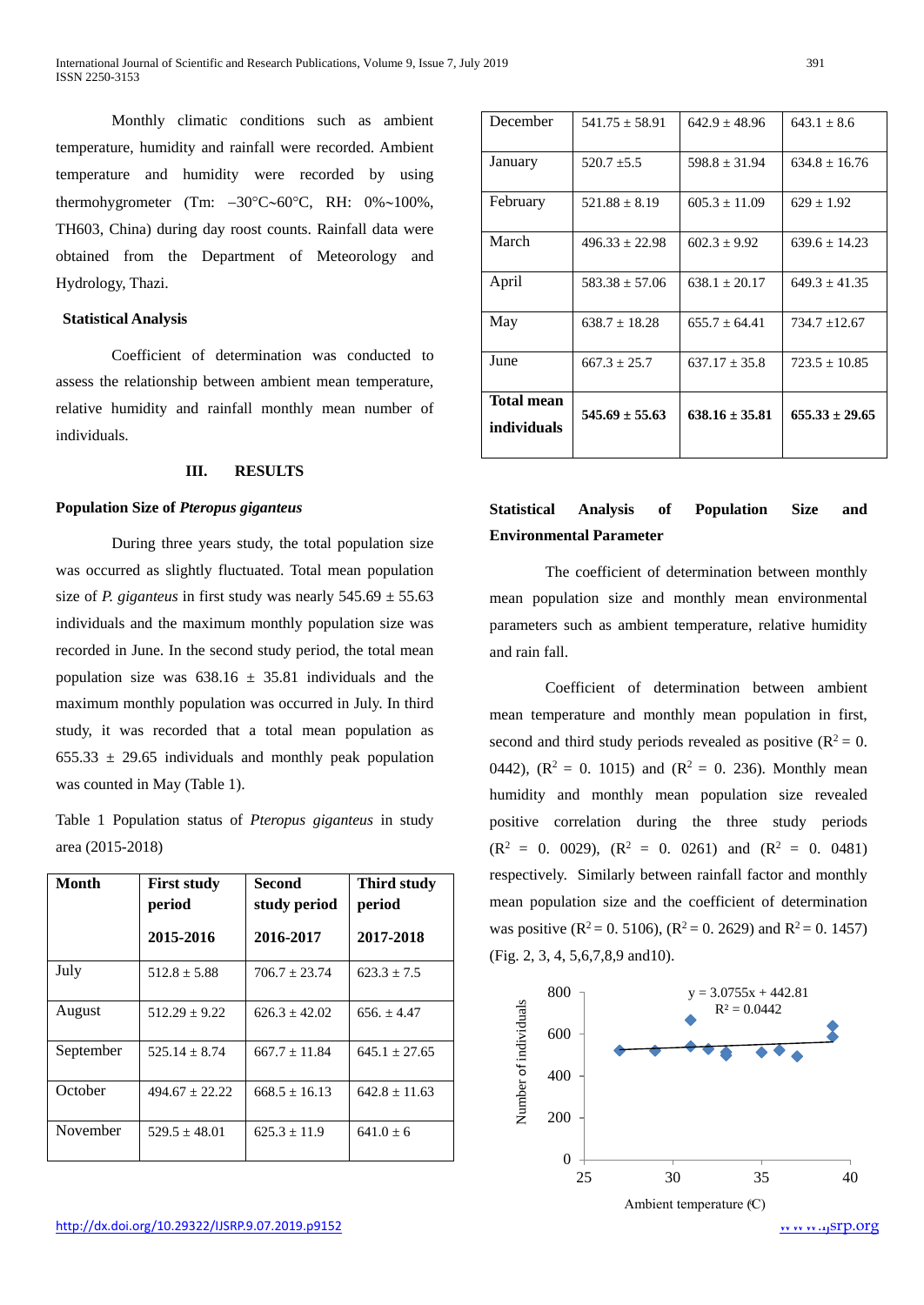Fig 2. Relationship between ambient temperature and monthly mean population size in first study period



Ambient temperature (C)





Fig 4. Relationship between ambient temperature and monthly mean population size in third study period



Fig 5. Relationship between relative humidity and monthly mean population size in first study period



Fig 6. Relationship between relative humidity and monthly mean population size in second study period



Fig 7. Relationship between relative humidity and monthly mean population size in second study period



Fig 8. Relationship between rainfall and monthly mean population size in first study period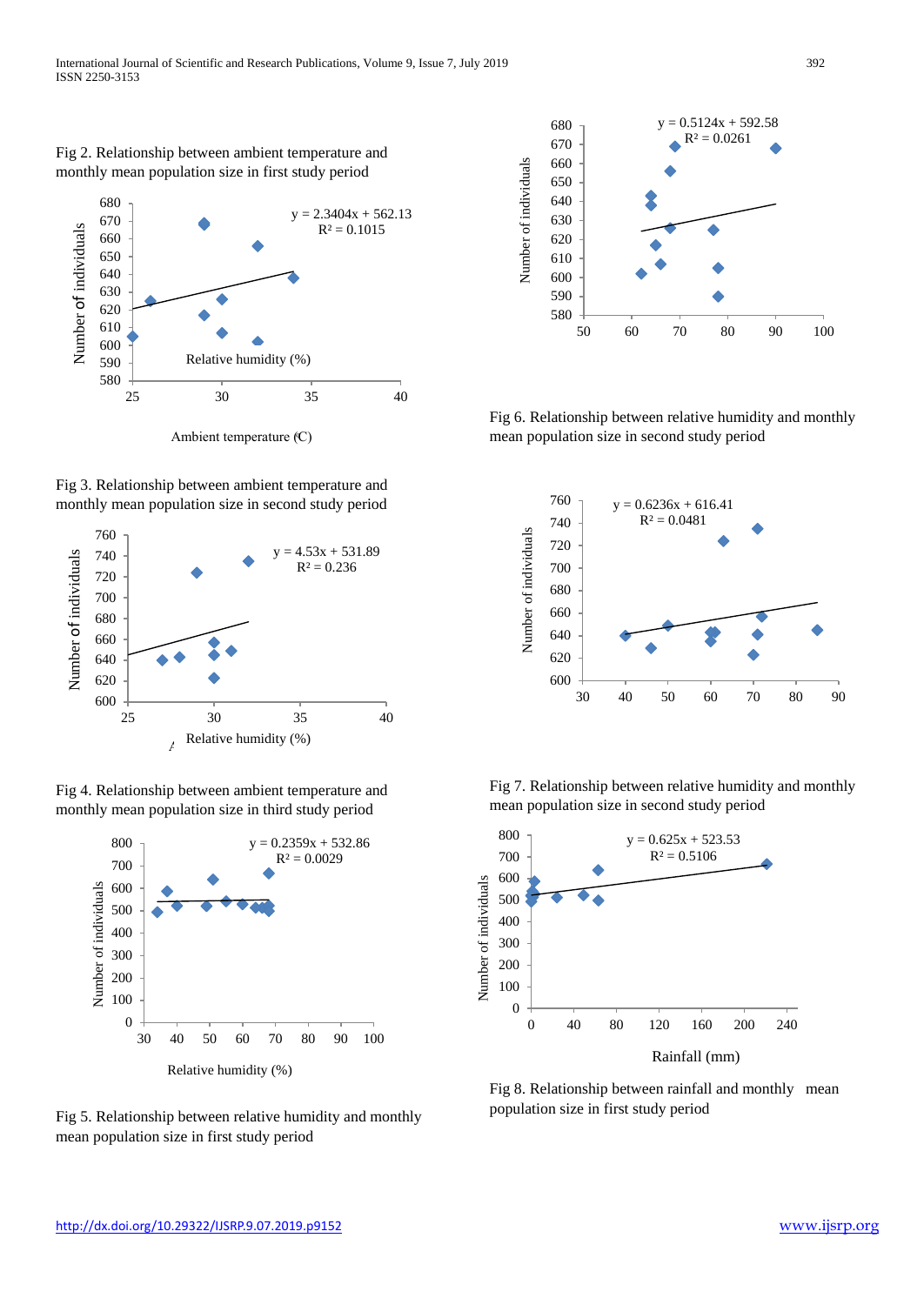

Fig 9. Relationship between rainfall and monthly mean population size in second study period



Fig 10. Relationship between rainfall and monthly mean population size in third study period

## **IV. DISCUSSION**

During the present study, (July, 2015 to June, 2018) mean population size of *Pteropus giganteus* recorded ranged from  $545.69 \pm 55.63$  to  $655.33 \pm 29.65$  individuals. The largest population of nearly 660 individuals was recorded during third year study and followed nearly 630 individuals recorded during second study. Approximately 550 individuals were recorded during first study period. And then the colony size increased gradually year to year.

Roost occupancy and maintenance by *P. giganteus* requires a variety of geographic, physical and ecological characteristics which control their behavior and population dynamics (Pierson and Rainey, 1992). Flying fox conservation and management of population status depend on the reliable estimation and indices of population size (Kumar and Kanaujia, 2015).

Throughout three years study, the maximum mean numbers were observed from May to July in each year. It is assumed that increasing the population size was due to the time of parturition period, and the newly pup appeared as recruitment in their  $c_{n}$ ,  $c_{n}$ ,  $d_{n}$  is population size occurred in October, January, February and March during first, second and third study periods due to human disturbance, when people gathered in the precinct of the monastery and prepared food for the religious ceremony. But there was no abrupt change in monthly mean population size in each year. Rainfall (mm)

During the present study, the result of correlation between monthly mean temperature, relative humidity and rainfall was positively during three study periods. The maximum mean temperature in three study periods was 39 **º**C, 34 **º**C and 32 **º**C, whereas the minimum temperature was 27 **º**C, 22 **º**C and 21 **º**C respectively. Therefore the temperature between 21 **º**C and 39 **º**C were favorable condition for *Ptero* Rainfall (mm) y area. Rainfall (mm)

It was observed that during three study periods, both ambient roost humidity and rain fall showed positive correlations with the monthly mean numbers of individuals. Khin Than Oo (2009) also stated that population size was positively correlated with both of humidity and rainfall. Sein Sein Win (2006) reported that there was no correlation between the ambient humidity and population size of fruit bat. It is assumed that these differences appeared because of spatial and temporal disparity. Physical characteristics of roost sites are important for the bats and roost selection of the bats. The most criteria for roost microclimate selection appear to be temperature and humidity for both temperate and tropical species (Churchill, 1991).

Habitat destruction, degradation and alteration have serious implications for bats, as these anthropogenic factors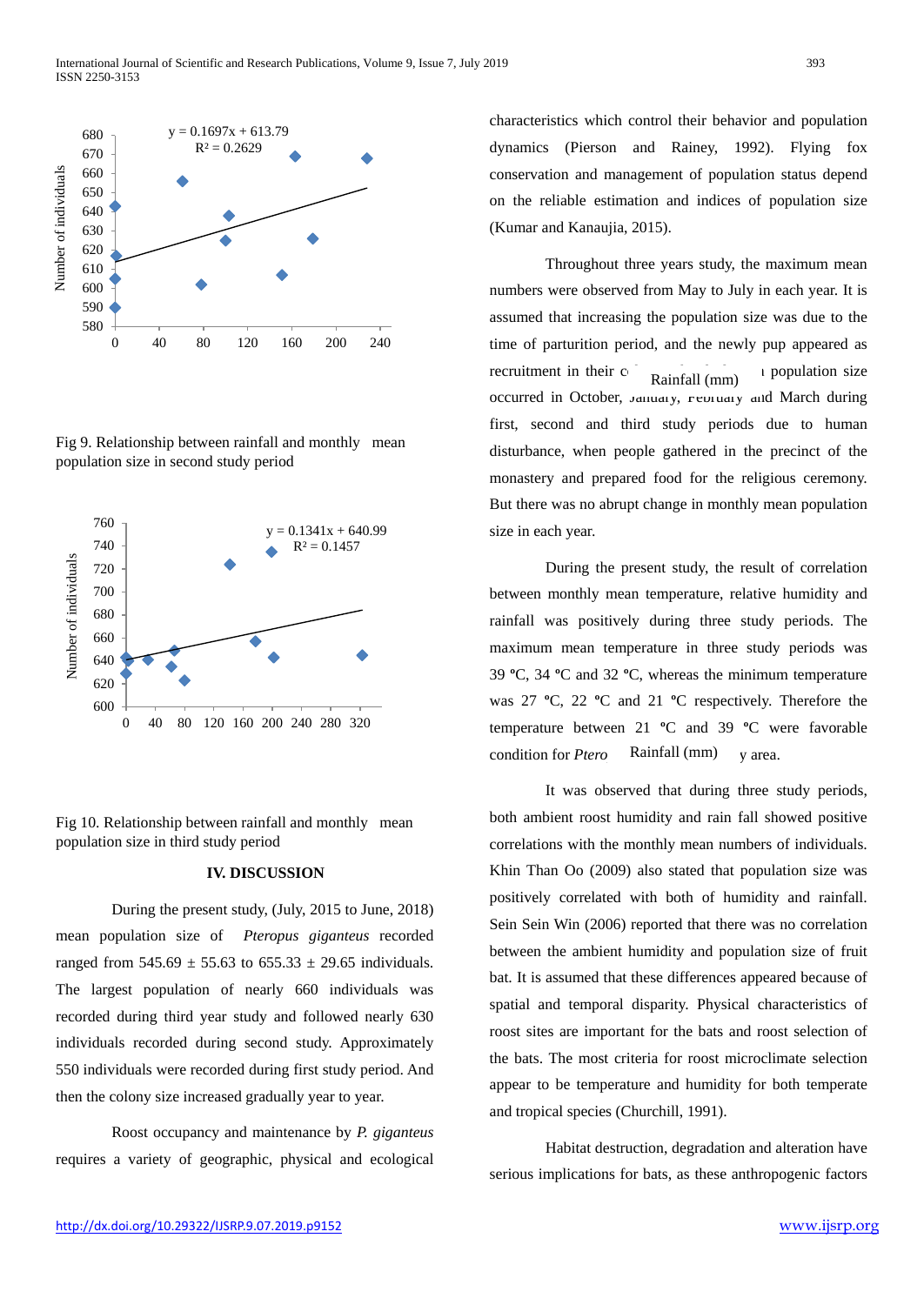can seriously reduce the availability of suitable roosting sites, which in turn affect population size and ultimately, species survival (Tan *et al*., 1999). Estimation population and colony size for bats presents particularly challenges but is an essential element in effective assessments of conservation status and in providing a baseline from which to identify any future population decline (Kunz and Fenton, 2003)

Although the colony of *P. giganteus* had been residing more than 40 years in the study site, the fluctuation of colony occurred since five years ago. It is assumed that the appropriate roost facilities, lack of over hunting and availability of food resources are critical factor for roost fidelity of *P. giganteus* in the study site. In the present study, the climatic conditions especially ambient temperature, relative humidity and rainfall were somewhat related to population fluctuation of *P. giganteus*. Yele is a religious area so that hunting of *P. gigateus* is strictly prohibited. Other important factor is the roost trees which also provide for their food supply partially for long time survival for *P. giganteus* in study area.

Therefore, the study will provide as the information for effective conservation and management of Indian flying fox, *P. giganteus*. Moreover, this study may be elucidated for ecological and biological aspects of *P. giganteus* for long-term survival for the future.

#### **V. CONCLUSION**

From the result of the study , total population size of *Pteropus giganteus* in the study site ranged from 550 to 650 individuals. It was observed approximately 100 individuals increased during three years study period, moreover the climatic conditions, especially ambient temperature, relative humidity and rainfall were somewhat related to population fluctuation of *P. giganteus*. Yele monastery is a religious precinct, lush green in vegetation ad large trees provided as a safe haven not only for flying foxes

but also other living assets. Moreover, *de-facto* protection afforded ensured the long term preservation of *P. giganteus* in the study area.

#### **ACKNOWLEDGEMENT**

I am greatly indebted to Dr Tin Tin Mar Aye, Professor and Head, Department of Zoology, Mandalar Degree College for encouragement to submit this research paper. And also special thank to Dr Naw Dolly Wilbur, Professor in Department of Zoology, Mandalay University and Dr Aung Kyaw Swar Oo, Lecturer, Department of Zoology, Taungoo University for suggestions in research work. Sincere thanks are due to U Khaing Zaw Myat, Lecturer, Department of Mathematics, Mandalar Degree College for excellent advice in field expedition

#### **REFERENCES**

[1] Barlow, K., 1999. *Bats: Expedition field techniques*. The Expedition Advisory Center. London. pp. 69.

[2] Biotani, L., Catullo, G. and Marzetti, I., 2006. The Southeast Asian Mammal Databank. A tool for conservation and monitoring of mammal diversity in Southeast Asia. *Istituto di Ecologia Applicata*, Rome. http: *www. Ieaitaly.org/samd*

[3] Churchill, S.K., 1991. Distribution, Abundance and Roost Selection of the Orange Horseshoe Bat, *Rhinonycteris aurantius*, a Tropical Cavedweller. *Wild- Res*., 18: 343-353.

[4] Khin Than Oo, 2009. Distribution, seasonal occurrence and roosting of Indian Flying Fox, *Pteropus giganteus* Brünnich,1782 in Monywa Township and its environs. *PhD Dissertation*, University of Mandalay.

[5] Kingston, T., 2008. Research priorities for bat conservation in Southeast Asia: a consensus approach. *Biodivers Conserv.* Available from: *http: // www. Researchgate net publication/ 225663002 .*

[6] Kumar, J. and Kanaujia, A., 2015. Distribution and population status of Fruit- bat (*Pteropus giganteus*) in district Lakhimpur - Kheri, Uttar Pradesh, India. *G- Journal of Environmental Science and Technology*, 3(3): 23-28.

[7] Kunz, T.H. and Fenton, M.B., 2003. *Bat Ecology.* The University of Chicago press. Chicago and London. 779 pp.

[8] Kunz, T.H., 2003. Censusing bats: Challenges, Solutions, and Sampling Biases. *Information and Technology Report*, Boston University, 9-19.

[9] Pierson, E.D. and Raniey, W.E., 1992. The biology of the flying fox of the genus *Pteropus*: a review. Pacific Island Flying Fox: *Proceeding of an*